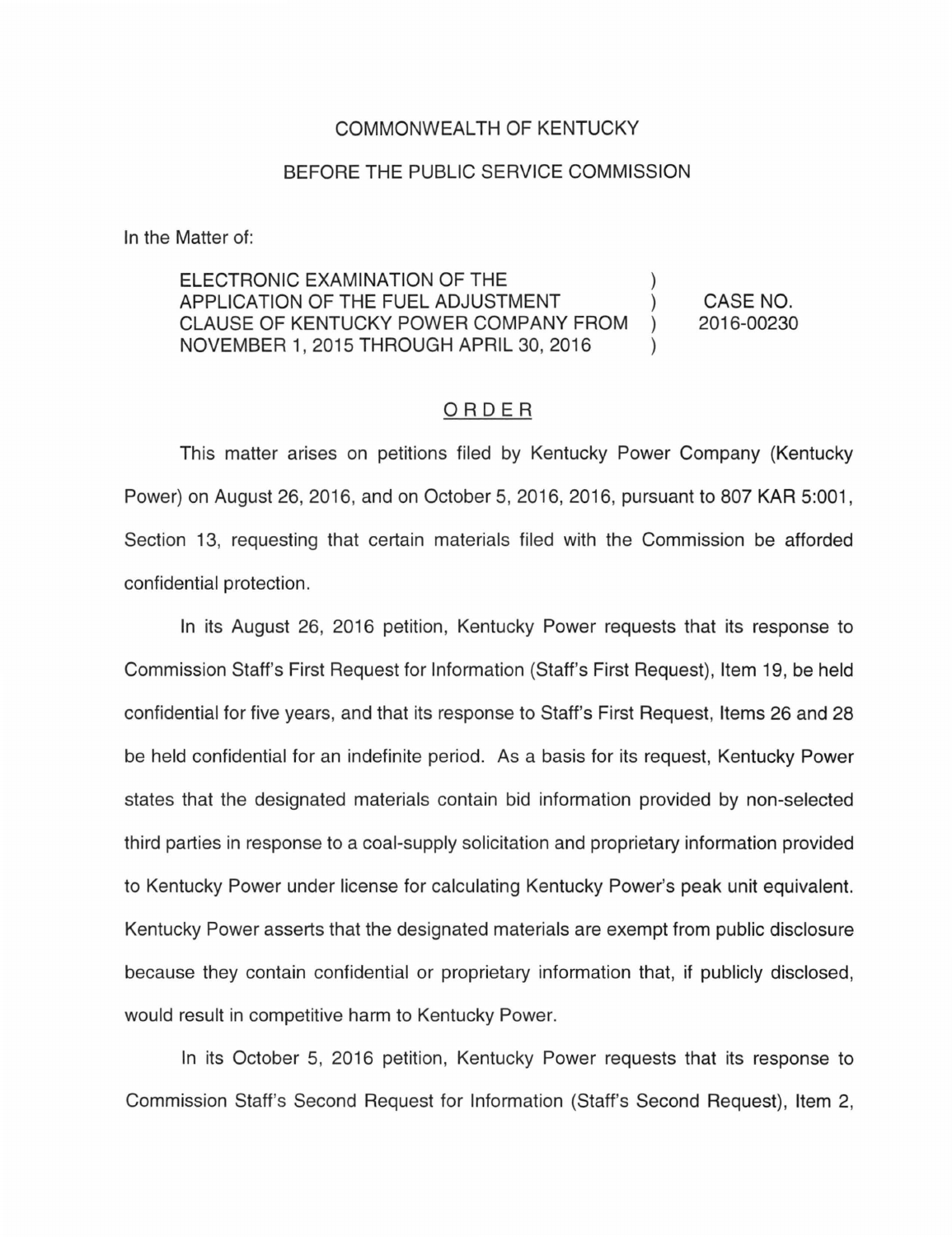Attachment 1, be afforded confidential treatment for an indefinite period. The designated materials contain proprietary information provided to Kentucky Power under license for calculating Kentucky Power's peak unit equivalent. Kentucky Power asserts that the designated materials are exempt from public disclosure because they contain confidential or proprietary information that, if openly disclosed, would result in competitive harm to Kentucky Power.

Having considered the petitions and the materials at issue, the Commission finds that the information contained in Kentucky Power's responses meets the criteria for confidential treatment and is exempted from public disclosure pursuant to KRS  $61.878(1)(c)(1)$ .

IT IS THEREFORE ORDERED that:

1. Kentucky Power's August 26, 2016 and October 5, 2016 petitions for confidential protection are granted.

2. The designated materials in Kentucky Power's responses to Staff's First Request, Item 19, shall not be placed in the public record or made available for public inspection for a period of five years, or until further Orders of this Commission.

3. The designated materials in Kentucky Power's responses to Staff's First Request, Items 26 and 28, and to Kentucky Power's responses to Staff's Second Request, Item 2 shall not be placed in the public record or made available for public inspection for an indefinite period, or until further Orders of this Commission.

4. Use of the designated materials in any Commission proceeding shall be in compliance with 807 KAR 5:001, Section 13(9).

-2- Case No. 2016-00230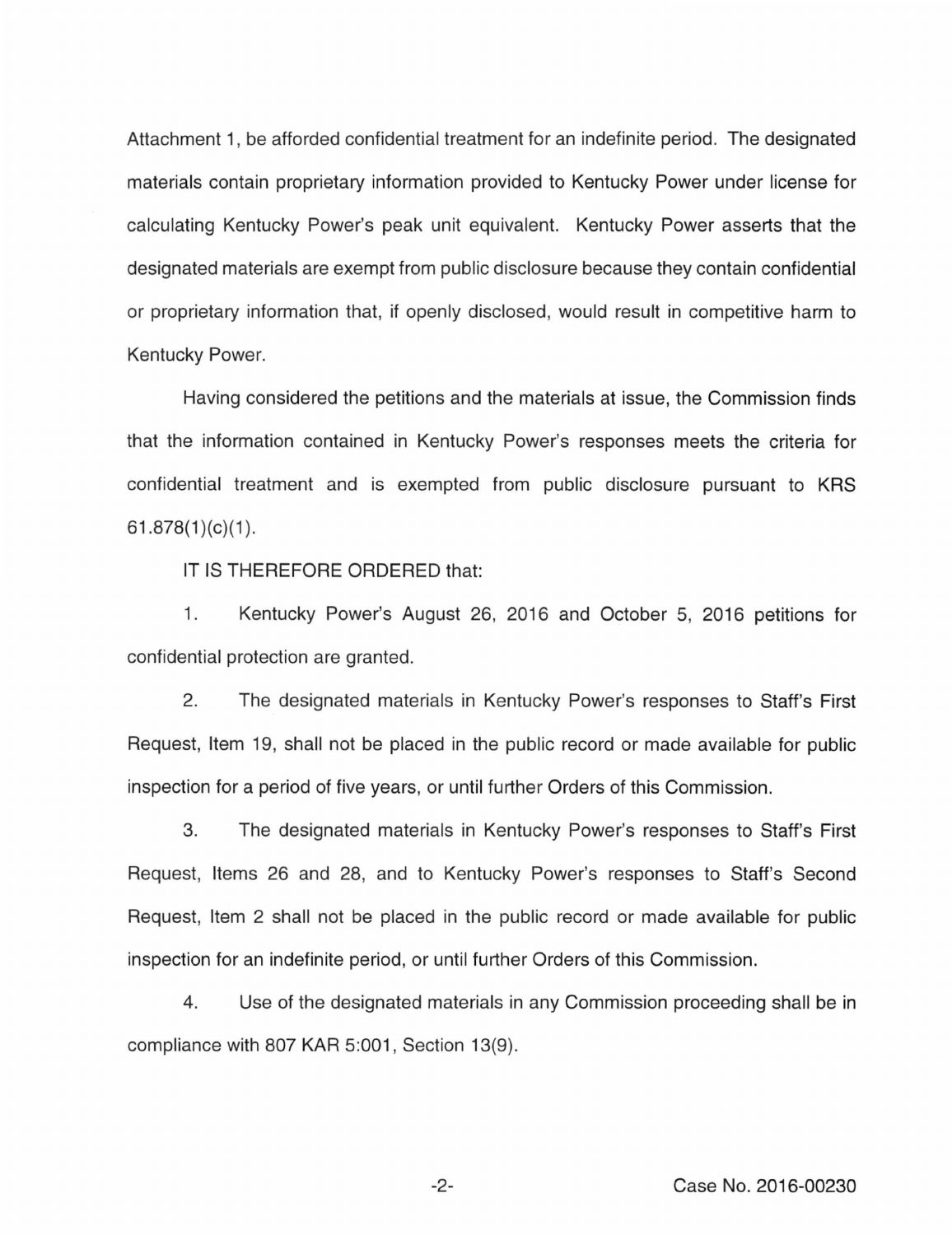5. Kentucky Power shall inform the Commission if the designated materials become publicly available or no longer qualify for confidential treatment.

6. If a non-party to this proceeding requests to inspect the materials granted confidential treatment by this Order and the period during which the materials have been granted confidential treatment has not expired, Kentucky Power shall have 20 days from receipt of written notice of the request to demonstrate that the materials still fall within the exclusions from disclosure requirements established in KRS 61.878. If Kentucky Power is unable to make such demonstration, the requested materials shall be made available for inspection. Otherwise, the Commission shall deny the request for inspection.

7. The Commission shall not make the designated materials available for inspection for 20 days following an Order finding that the materials no longer qualify for confidential treatment in order to allow Kentucky Power to seek a remedy afforded by law.

## [REMAINDER OF PAGE INTENTIONALLY **LEFT** BLANK]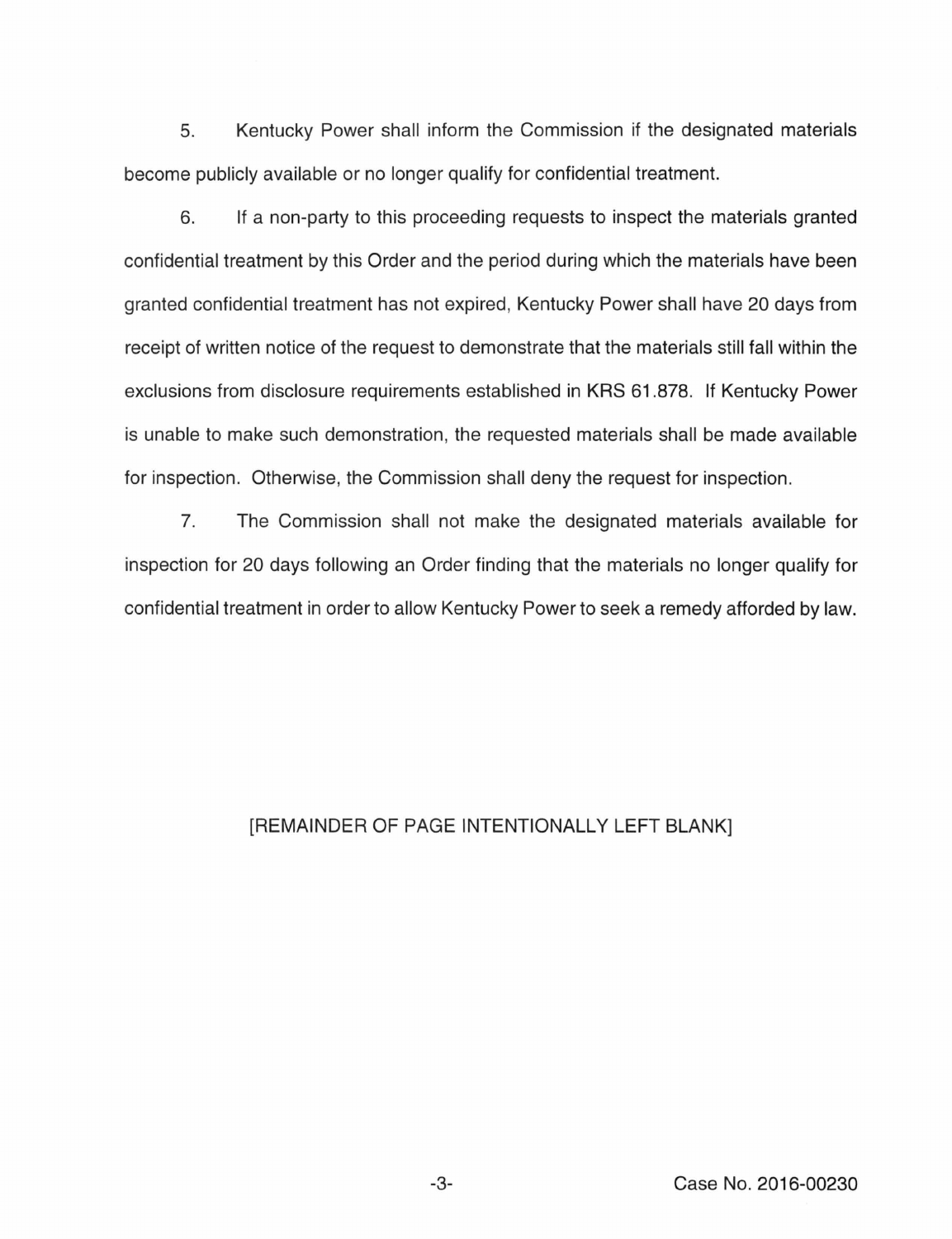By the Commission

ENTERED

JAN 0 2 2019

KENTUCKY PUBLIC SERVICE COMMISSION

ATTEST: En **TOZ Executive Director**